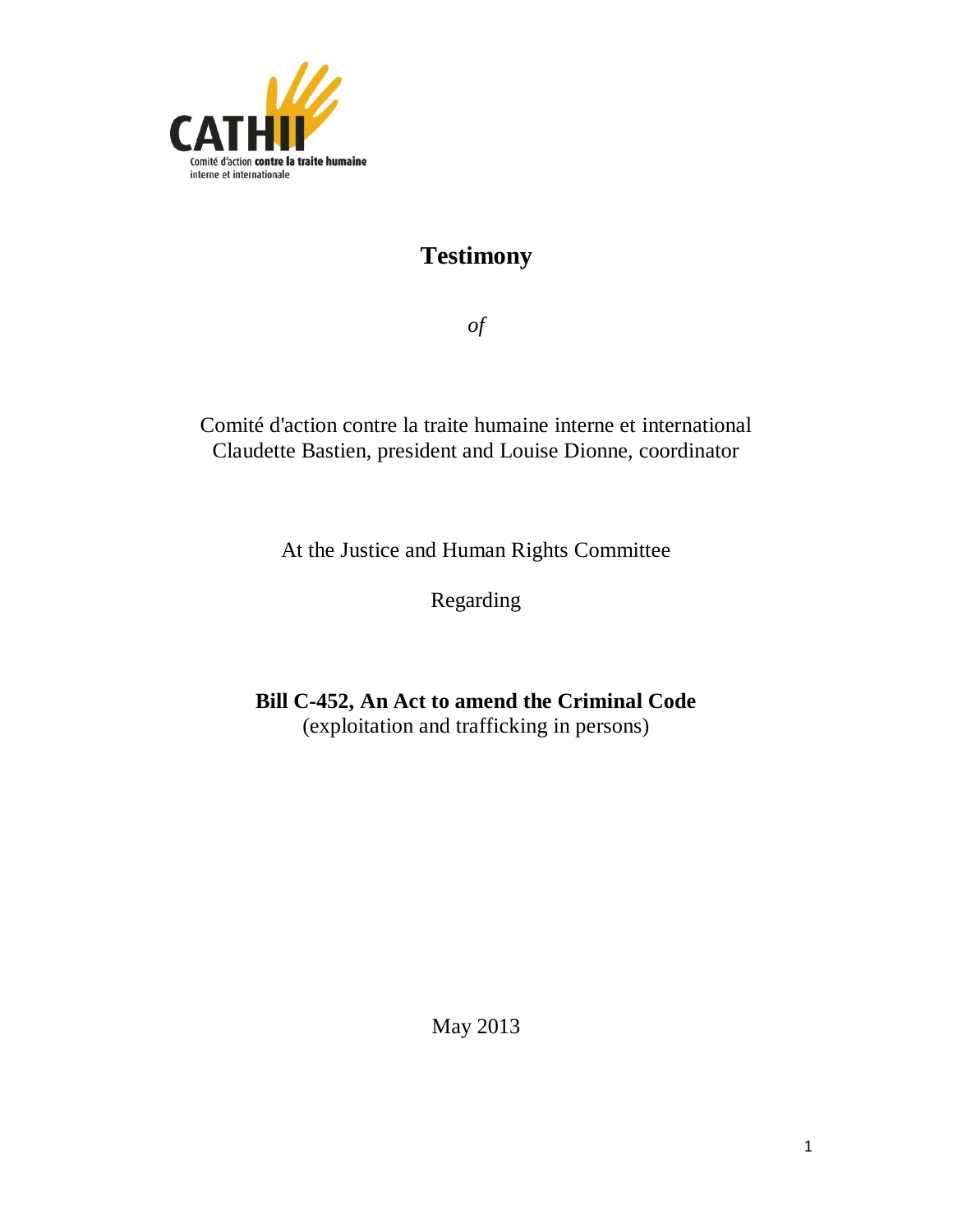## **Introduction**

The Comité d'action contre la traite humaine interne et internationale, or CATHII, has worked since 2004 to address the issue of human trafficking, whether for the purposes of sexual exploitation or forced labour. Since its inception by religious communities in Quebec, CATHII has become a major player in the fight against exploitation and the violation of fundamental rights.

CATHII's members are involved in three types of activities: research on the reality of trafficking and on Canadian and international laws on trafficking; training with a view to action; and, finally, giving priority to providing shelter and support to victims of human trafficking.

CATHII also wanted to contribute to an understanding of the issue. One of its activities was the release of a research study carried out in partnership with anthropologist Aurélie Lebrun in order to better understand prostitution from the standpoint of its clients. The organization also published a reflection paper entitled "Acting Against Human Trafficking".

In 2006, CATHII organized a one-day conference. That meeting brought together the main community, government, police and academic players to define the needs of victims. A number of organizations pointed out that there were not enough services for human trafficking victims, an observation reiterated at the consultation meeting with the members of the Sous-comité interministériel sur la traite des femmes migrantes du Québec, which we organized in 2007. Another meeting in April confirmed the need to take concerted action, making sure that victims are the focus of concerns and initiatives.

Recently, CATHII started a Quebec coalition against human trafficking with over 25 organizations working for human trafficking victims.

### **Human trafficking in Canada**

Human trafficking, especially of women and children, is a violation of fundamental human rights. It has become an increasing issue in Canada and around the world. Canada is a source country, a transit country and a destination country all at once.

In 2005, Canada amended the Criminal Code to include human trafficking. Since then, it has added minimum sentences for traffickers of minor children, followed by human trafficking in the form of offences committed abroad for which Canadian citizens and permanent residents can be prosecuted in Canada. So the Criminal Code has been amended to specify some of the factors that courts can take into consideration when determining what exploitation means.

Bill C-452 is one of the measures intended to provide tools to legal and judicial stakeholders who are fighting against human trafficking.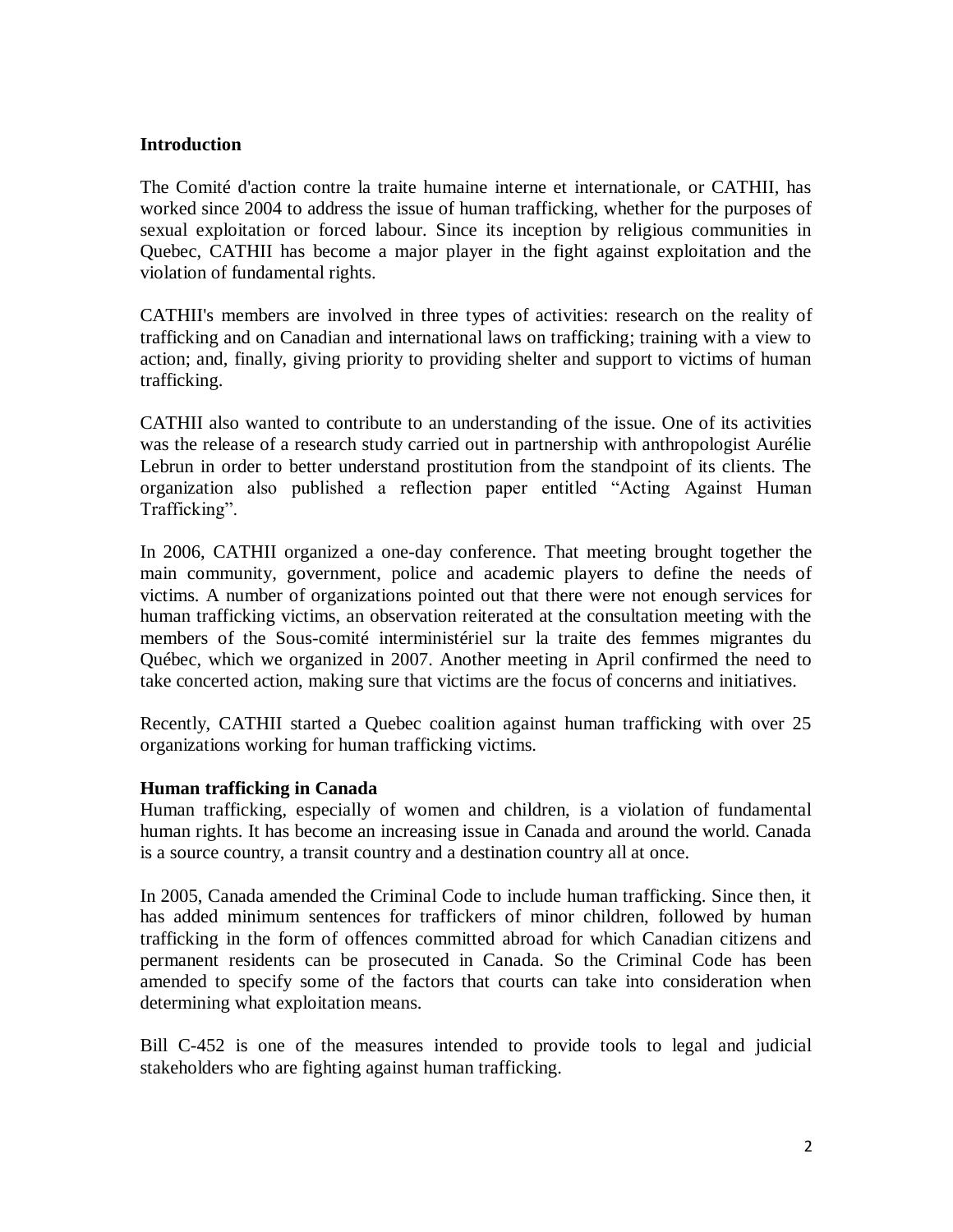### **Comments on bill C-452**

We believe that Bill C-452, An Act to amend the Criminal Code (exploitation and trafficking in persons), introduced by Maria Mourani, will help to counter procuring and human trafficking in Canada. This bill provides solutions to the limits of the justice system while responding to some of our concerns about the needs of victims. It also will also go some way to providing the social and economic measures necessary to support those who have been exploited.

In our opinion, trafficking for the purposes of sexual exploitation and forced labour is a troubling phenomenon that affects Canada both internationally and nationally. In that context, we support the addition of the domestic dimension of the problem, which is often forgotten. Certainly, Canada is a destination and a transit country for victims of trafficking from other countries, but there are also human trafficking situations between Canadian provinces and between rural and urban areas. That is particularly true in the trafficking of aboriginal women.

Nevertheless, we would like to express some concerns.

### **Sentences to be served consecutively [art. 212.1 and 279.05]**

The bill seeks to provide a deterrent to the crime of human trafficking. We are in favour of the desire to deter the traffickers. But our fear is that this may adversely affect some victims, because the provisions may well not take into account a criminal's degree of responsibility. Human trafficking is a complex problem, as is the path of the victims. Sometimes, victims become traffickers themselves in order to avoid exploitation or to make it stop. The desire to put such a deterrent in place leads to a real risk of penalizing some victims. How do we make sure that victims do not become targets of the bill?

### **Presumption [art. 279.01]**

We are in favour of the principle of the culpability of those who harbour trafficking victims or who are found with them. That presumption of guilt will make the role of police and prosecutors easier, no doubt. But it seems to us that this section should be applied prudently. In fact, we feel that it must not be applied at the cost of those in vulnerable situations who may simply be living with those being exploited. Access to justice in this country is not equal for all. Unfortunately, it is often the case that the most vulnerable are the most affected. This includes victims of trafficking. They may not be in a position to be able to prove their innocence because they do not have the means to do so.

### **Exploitation [art. 279.04 al 1.1]**

The bill proposes a definition of sexual exploitation that draws its inspiration in large part from article 3 of the Palermo Protocol. The definition makes it possible to identify two distinct aspects of human trafficking: forced labour and sexual exploitation. Trafficking for the purposes of prostitution is the more widespread in Canada, and this article allows us to clearly include sexual services in the broader context of trafficking for the purposes of sexual exploitation. This addition must not allow us to forget the importance of the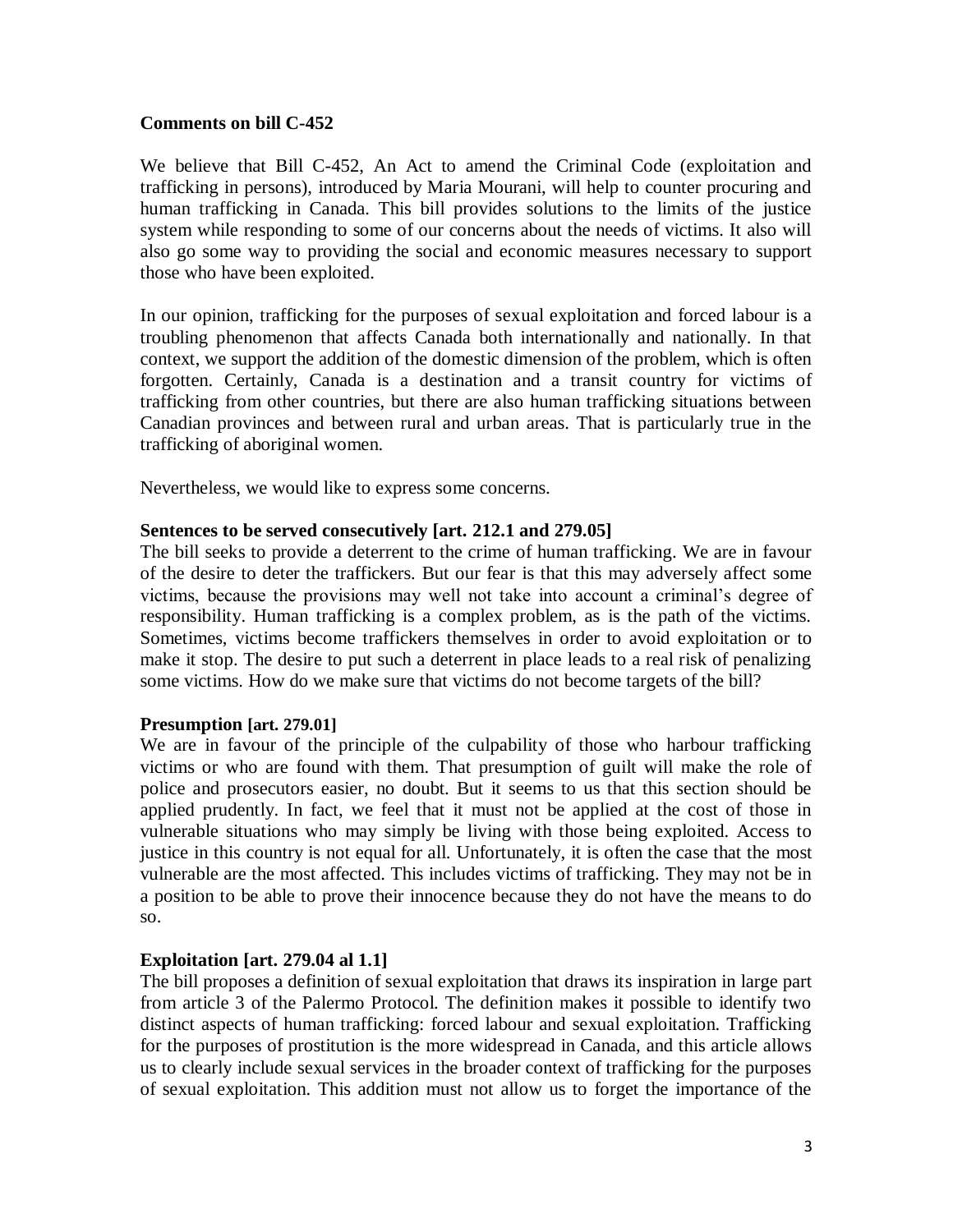fight against forced labour, of which a victim of sexual exploitation may well be a victim as well. Recent international reports attest to a significant increase in this neglected reality of human trafficking.

## **Confiscation of assets [par. 462.37 (2.02) : c)]**

The inclusion of procuring and human trafficking in the list of crimes that can lead to the confiscation of assets provides a way for exploited persons to be supported. This also corresponds to the recommendations made by the United Nations Office on Drugs and Crime about the use of the United Nations Convention against Transnational Organized Crime, as the first paragraph of article 12 of the Convention states.

However, we must not lose sight of the second paragraph of article 14 of the same convention that suggests that signatories "give priority consideration to returning the confiscated proceeds of crime or property to the requesting State Party so that it can give compensation to the victims of the crime".

We have one final concern. Once more, it asks that attention be paid to the path taken by the accused, who are generally women, and to the circumstances that led them to become involved in trafficking.

## **Conclusion**

In 2012, the federal government announced the National Action Plan to Combat Human Trafficking. It brought together all Canadian initiatives that were part of the fight against human trafficking. Among its strong points was the consolidation and bringing together of government action into the same department: Public Safety Canada. It also had the merit of focusing on the traffickers' main targets, women and children. Those affected by human trafficking are generally the most vulnerable: migrant workers, undocumented immigrants, youth in distress, and aboriginal women and girls.

Although prosecuting criminals is an important element of the fight against human trafficking, Canada has done little following its international commitment to victim protection. Among the effective measures established for the protection of victims, one is to focus on a global and coordinated approach on several fronts: prevention, gathering reliable information, intersectoral coordination, victim identification and supporting community initiatives.

In protecting victims and protecting victims' rights, we recommend that Canada be more proactive in addressing the causes of human trafficking, poverty, discrimination, racism, and supply and demand. Among the paths to a solution that will counter trafficking for sexual exploitation, the Swedish approach is often held up as a model because it attacks the demand by penalizing those who purchase sexual services. Penalizing the johns goes hand in hand with public advertising campaigns aimed at men, awareness programs aimed both at youth and at those who are the normal targets of criminals, and assistance programs aimed at women who wish to get out of prostitution.